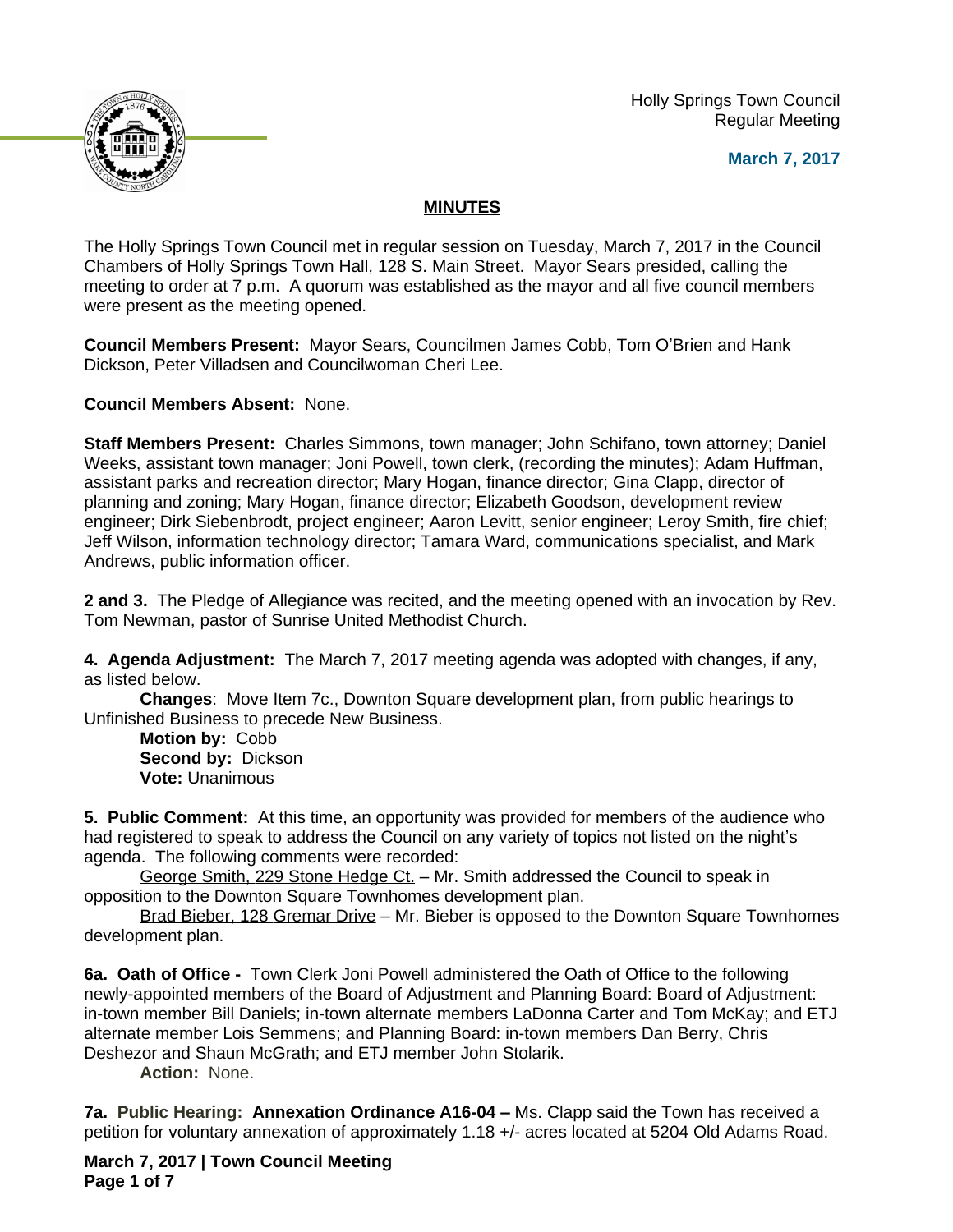The property owner is Jerre Parker of Primera Homes I, LLC System and the property is contiguous with city limits.

Ms. Clapp said the public hearing for this annexation petition was opened on Feb. 7, continued to Feb. 21 and further continued to March 7. Because paperwork is still not completed, the public hearing should be reopened and then continued to the March 21 Council meeting.

With that explanation completed, Mayor Sears reopened the public hearing. The following input was recorded: None.

There being no further input, the public hearing was continued.

**Action:** The Council approved a motion to continue the public hearing on Annexation Ordinance A16-04 to resume at the March 21 Town Council meeting.

**Motion by:** Dickson Second by: Cobb **Vote:** Unanimous

**7b. Public Hearing: Rezoning Petition 16-REZ-13** – Ms. Clapp said this case was continued from Nov. 15 and Jan. 17 to allow Town staff additional time to review the details of the transportation impact analysis and the additional zoning commitments offered by the petitioner. At the Feb. 21 Town Council meeting, the case was sent back to Planning Board to review proposed changes to the zoning request.

The applicant is requesting to rezone the property from R-30: Residential to R-10 CU: Residential Conditional Use. The parcels currently are vacant. The previous request was for R-8 CU: Residential Conditional Use. The requested R-10 CU: Residential zoning is consistent with the comprehensive plan and provides for all of the proposed townhomes to be located within the nearby Wade Nash/Piney Grove-Wilbon Community Growth Area; the previous condition offered 50%. The maximum overall project density will be 2.64 dwelling units an acre if the proposed first condition offered by the developer is retained, a decrease from 3.0 dwelling units per acre as originally submitted.

The developer has taken into account public input at hearings and meetings and comments made on social media. The applicant has offered the following conditions:

- 1. Maximum number of dwelling units shall not exceed 610. No more than 213 of such units may be a combination of traditional townhomes and Carriage-Style attached homes as outlined in zoning condition number 6.
- 2. Maximum density after Honeycutt Road right-of-way dedication shall not exceed 2.64 units/acre averaged across the entire acreage of the applicant's property subject to this rezoning.
- 3. Greenway connections to Buckhorn Creek Elementary and Holly Springs Middle/High School will be provided.
- 4. At least 35% of the total project area will be maintained in open space, including utility corridors and stormwater management devices.
- 5. There are 6 Existing champion trees identified on Exhibit A. Subject to a report from a Certified Arborist confirming their health, these trees will be preserved and incorporated into open space areas within the community.
- 6. All dwelling units will utilize the following architectural details from the Development Options section of the UDO. See Exhibit B for "Pod" locations.

Single Family Homes

- The use of vinyl siding shall be prohibited, except for accent elements of the façade, limited to 20% of the total façade area.
- All lots will contain a Foundation Landscape Package (min. 2 trees and 8 shrubs).
- Traditional Townhomes (Pod A)
- There shall be a maximum of 63 traditional townhomes located in Pod A.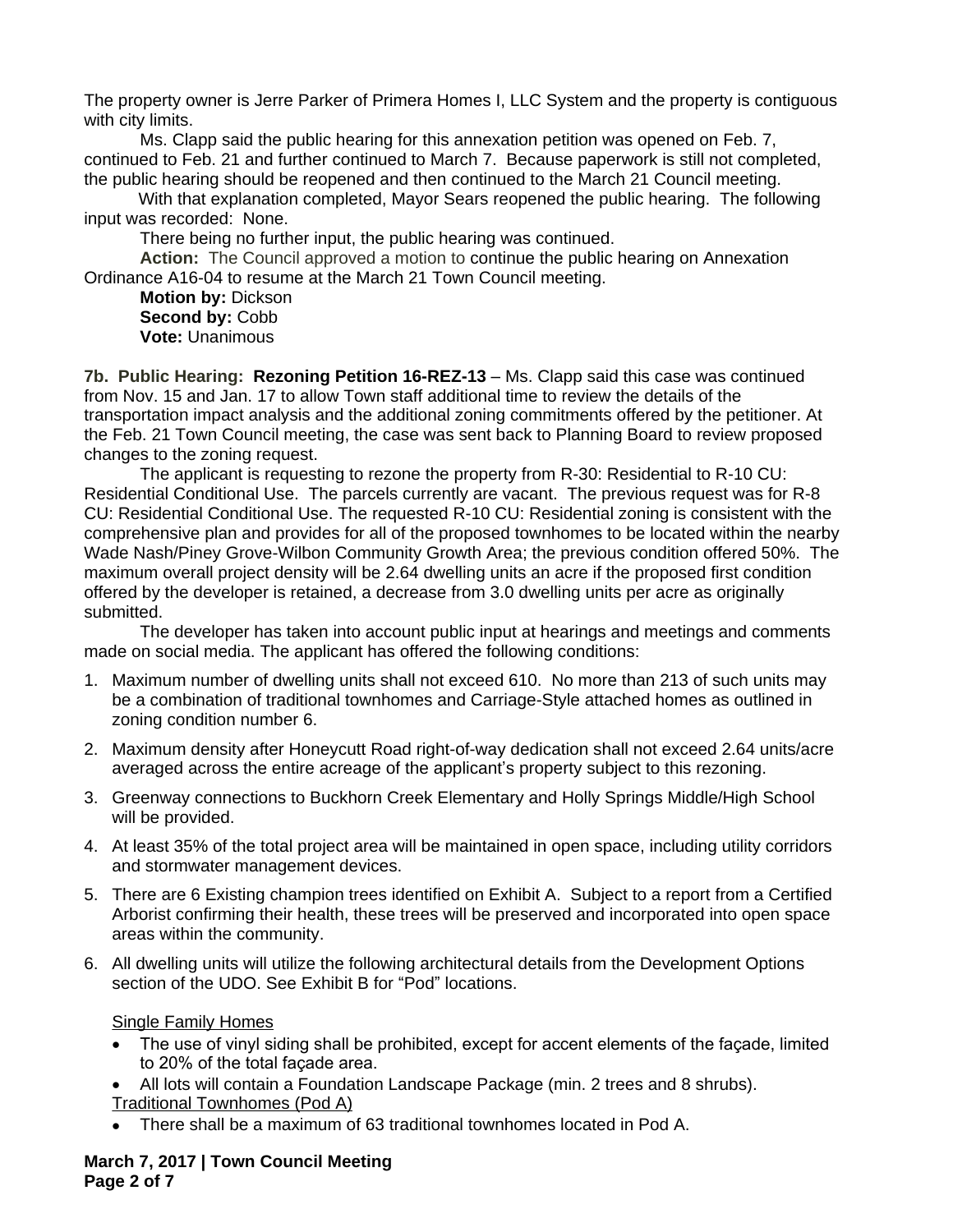- All townhomes will have 2-car garages.
- Front loaded townhomes will utilize decorative or carriage style garage doors, or a decorative garage opening.
- Garage shall extend no further than ten (10) feet from the front façade of the dwelling unit associated with the garage.

Carriage-Style Attached Homes (Pod B)

- Pod B shall contain only "Carriage-Style" attached homes. Carriage-Style attached homes share a common wall at the rear of the structure with a maximum of 20% of the common wall being attached, giving the appearance of a detached structure from the street.
- Front loaded Carriage-Style attached homes will utilize decorative or carriage style garage doors, or a decorative garage opening.
- Garage shall extend no further than ten (10) feet from the front façade of the dwelling unit associated with the garage.
- All Carriage-Style attached homes will have 2-car garages.
- There shall be a maximum of 150 Carriage-Style attached homes located in Pod B.
- 7. 100% of the combined traditional Townhomes and Carriage-Style attached homes will be located within the Wade Nash and Piney Grove-Wilbon CGA (within 1/2-mile radius of the intersection of Wade Nash and Piney Grove Wilbon Road). (See Exhibit 'B').
- 8. To address cut through traffic concerns raised by the Garrison Community, the developer will provide a traffic round-about at the connection to the Garrison neighborhood between the proposed east/west collector street and Cabot Drive as shown on the Town's Transportation Plan (see Exhibit 'B').
- 9. Subject to Town of Holly Springs approval, barricades will remain in place at the end of Cabot Drive until certificates of occupancy are issued for 75% of the homes on the north side of Honeycutt Road.
- 10. No building permits for a residential dwelling will be issued prior to the completion of all roadway improvements associated with the following TIP Projects:
	- Main Street Extension NCDOT TIP Project # U-5318
	- NC 55 Avent Ferry Road Intersection Improvements NCDOT TIP Project # W-5601
- 11. Subject to approval by the Town of Holly Springs and NCDOT, the developer agrees to construct the following roadway improvements to mitigate traffic impacts anticipated to be generated by this development as outlined in the recommendations of the TIA: Piney Grove-Wilbon Road – Honeycutt Road:
	- Install a traffic signal when it is warranted and approved by NCDOT. If not warranted at approval of the TIA and project, the developer will continue to monitor the intersection of Piney Grove Wilbon Road and Honeycutt Road periodically until the time of full build-out of the project and if warranted within this time period the developer will install the signal at that time
	- Extend the storage of the committed eastbound right-turn lane on Honeycutt Road by approximately 75 feet to provide 150 feet of storage on that approach

Honeycutt Road:

 Perform thoroughfare widening along the property frontage to meet the Town's requirements of a four-lane median-divided roadway along Honeycutt Road

Honeycutt Road – School Carpool Lane/East Site Driveway:

 Provide an exclusive eastbound left-turn lane on Honeycutt Road with 50 feet of storage and appropriate tapers

Cabot Drive & Central Site Driveway:

 Extend Cabot Drive westward within the project and generally along the northern property boundary as a 2-lane roadway

**March 7, 2017 | Town Council Meeting Page 3 of 7**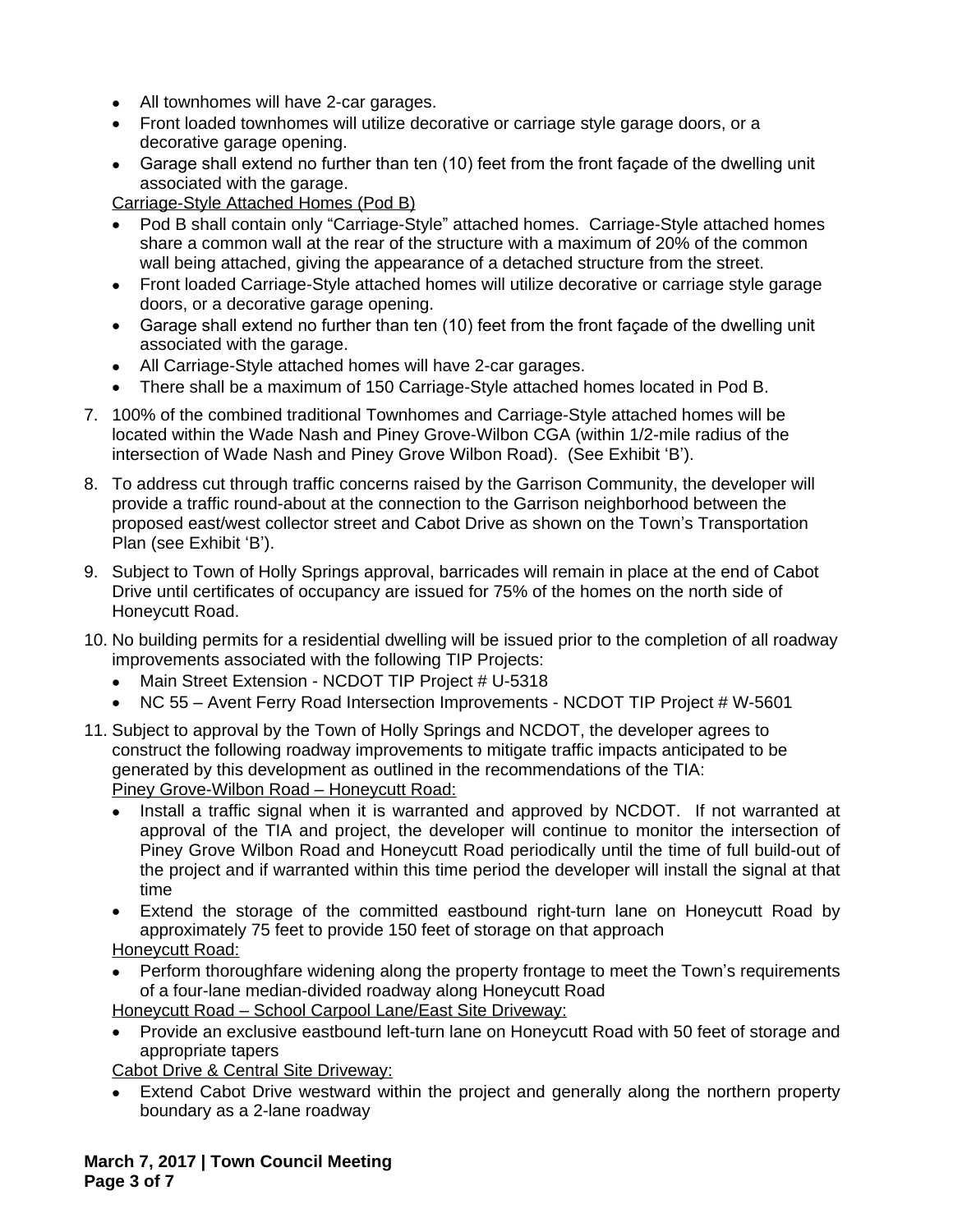Construct a north-south collector road (Central Site Driveway) between Honeycutt Road and the extended Cabot Drive as a 2-lane roadway

Honeycutt Road – Central Site Driveway:

- Provide an exclusive eastbound left-turn lane on Honeycutt Road with 50 feet of storage and appropriate tapers
- Provide an exclusive westbound left-turn lane on Honeycutt Road with 100 feet of storage and appropriate tapers
- Construct the westbound approach such that the outside through lane on Honeycutt Road (constructed as part of thoroughfare widening) terminates as an exclusive right-turn lane
- 12. The developer agrees to the dedication and construction of streets and rights of way and other infrastructure and for the coordinated provision of utilities that will create conditions essential to public health, safety, and the general welfare.
- 13. To facilitate a transition to the existing Garrison Community, within 1,000 feet of the limits of the Garrison Subdivision the developer to prohibit all traditional townhomes and carriage-style attached homes and not exceed the density of the current Garrison Subdivision. (See Exhibit 'B').

WHEREAS, the Town requires certain fees to be paid upon development of land and for the granting of a building permit, said fees being listed in the Town's annual budget, and the Developer (i) is familiar with these fees, (ii) does not dispute the reasonableness of these fees as set forth in the Town's annual budget ordinance; and (iii) notwithstanding any reimbursements discussed below, hereby agrees to timely pay all normal and customary fees applicable to Developer in connection with the Residential Project as such fees are so listed in the current year annual budget of fees at the time the fee is due under the ordinary course of development.

Ms. Clapp said the planning board has reviewed the new conditions and recommends approval after much discussion.

Tom Hughes, chairman of the planning board, addressed the Council to say the proposal is consistent with the Comprehensive Plan, and the zoning would be compatible with adjacent properties. He added that the applicants have demonstrated concern for neighbors' input.

The applicants then took a few moments to go over the zoning request and conditions being offered as well as results of a transportation impact analysis and how road improvements would impact traffic.

With that explanation completed, Mayor Sears opened the public hearing. The following input was recorded:

John Adcock, Rouse Road – Mr. Adcock, representing the property owners, the Honeycutts and Adamses, said not only is he an attorney for the property owners, he is a neighbor, living on Rouse Road. Mr. Adcock spoke in favor of the rezoning. He said the conditions offered should with all the

Brad Cook, 305 Airedale Dr. - Mr. Cook said he is concerned about traffic impact of this and other proposed development. He said existing rural roads not adequate.

Dan Berry, 120 Abbeville Lane – Mr. Berry said he is still opposed to the rezoning request, and he is not convinced that the traffic impact analysis is correct.

Jeremy Merrill, 201 Airedale Dr. – Mr. Merrill said traffic is an issue. He said open space only increases the density and that the application is misleading.

Frank Danko, 100 Abbeville Lane – Mr. Danko said he did not see a big difference between R-8 and R-10, not in comparison to the original R-30 zoning.

Ben Dewar, 5920 Honeycutt Road and three other speakers – These residents said they had nothing to add.

There being no further input, the public hearing was closed.

Councilman Hank Dickson asked Kimley Horne representative if current and proposed traffic was included in the TIA. Yes.

**March 7, 2017 | Town Council Meeting Page 4 of 7**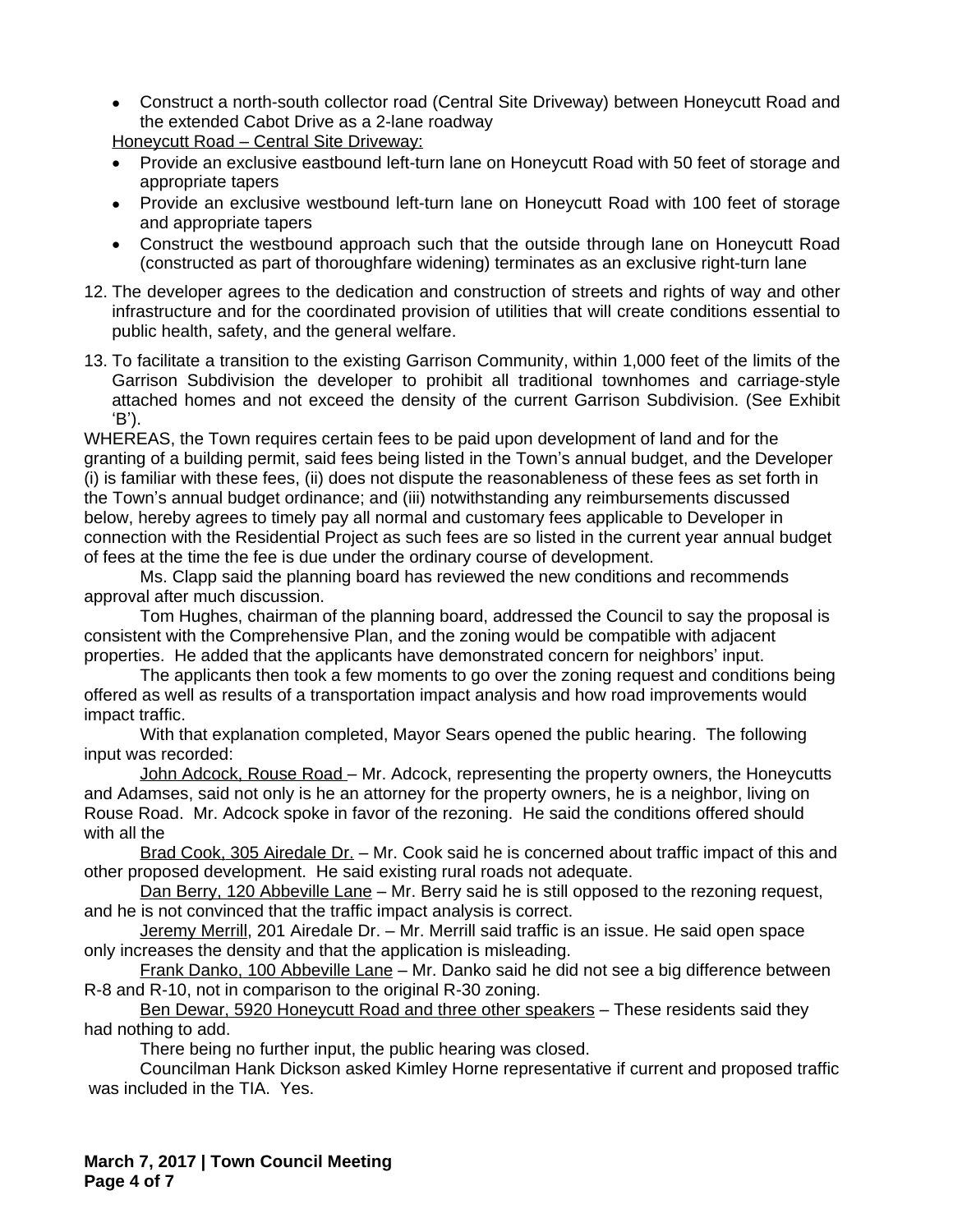Councilwoman Lee asked about Honeycutt Road's being four-lane median-divided. Ms. Goodson said that on the Town's Transportation Improvement Plan, all of Honeycutt Road is planned to be four-lane. This project and the school project would get about half of it done.

Councilman O'Brien said he had met with the Garrison homeowners association, and they talked about property owners' rights. He said Garrison residents did not seem concerned about 600 homes. He said they are concerned about the infrastructure that supports these homes. He said Avent Ferry Road is not adequate and that he's not buying the TIA. He said he wants the project, but he doesn't know if (the road) infrastructure can handle it.

Councilwoman Lee said she lives out there and has seen improvements made by the superstreet project. She said believes the applicant has been willing to work with the Town and neighbors and that 2.64 units per acre would make the development more like an R-13 zone rather than an R-10. Even though she likes what the applicant is proposing, she is afraid traffic – especially at the Cass Holt Road and Avent Ferry Road intersection – will become more congested.

Councilman Dickson reminded members that Kimley Horne that took into all data and that the TIA indicates the road infrastructure is adequate.

Councilman Cobb said he appreciates the developer's commitment to the conditions and to neighbors. He said he wanted to wait until the TIA was completed, and now that everything is done, he agrees with the zoning consistency statement.

Councilman Villadsen said he sees both pros and cons. While he likes the roundabout into Garrison and the traffic light at Piney Grove-Wilbon, he feels TIA had too conservative of a growth rate. He said he does like the plan of concentrating townhomes in the core of the Community Growth Area, and he likes the proposed open space and preservation of trees.

Councilman O'Brien said he felt like the project is solid, but he just feels the Main Street Extension project needs to be completed. The MSE project is set to be completed in May.

**Action #1:** The Council approved a motion to accept the following statements as being true: *"The requested zone map change from R-30 to R-10 CU is consistent with the Holly Springs Comprehensive Plan since the Future Land Use Plan Map indicates this property as Residential, which allows density of between 2 and 8 units per acre, and the proposed R-10: CU Residential Conditional Use District will allow for appropriate transition in density and sets the maximum allowed density at 2.64 units/acre. The Future Land Use Plan Map also indicates that a significant portion of the requested map change is located within the Wade Nash Road/Piney Grove Wilbon Community Growth Area, which allows densities of up to 8 units per acre. A small portion is also located with the Avent Ferry Road and Cass Holt Road Community Growth Area, which allows densities of up to 8 units per acre."*

**Motion by:** Dickson **Second by:** Cobb **Vote:** The motion carried, following a 4-1 vote. Councilman O'Brien voted no.

**Action #2**: The Council approved a motion to adopt Zoning Ordinance #16-REZ-13 to change the zoning of 231.47 acres consisting of Wake County PINs #0647486432, 0647495739, 0647684957, 0648406893, 0647588692, 0647597422, 0648508806, and 0648515878 from R-30: Residential to R-10 CU: Residential Conditional Use, as submitted by M/I Homes of Raleigh, with conditions, as offered by the applicant and stated in the ordinance.

**Motion:** Villadsen

**Second by:** Cobb

**Vote:** The motion carried, following a 3-2 vote. Councilmen Villadsen and O'Brien voted against the motion.

*A copy of Zoning Ordinance 16-REZ-13 is attached to these minutes.*

**8. Consent Agenda:** The Council approved a motion to approve all items on the Consent Agenda. The motion carried following a motion by Councilman Cobb, a second by Councilman Dickson and a unanimous vote. The following actions were affected:

**March 7, 2017 | Town Council Meeting Page 5 of 7**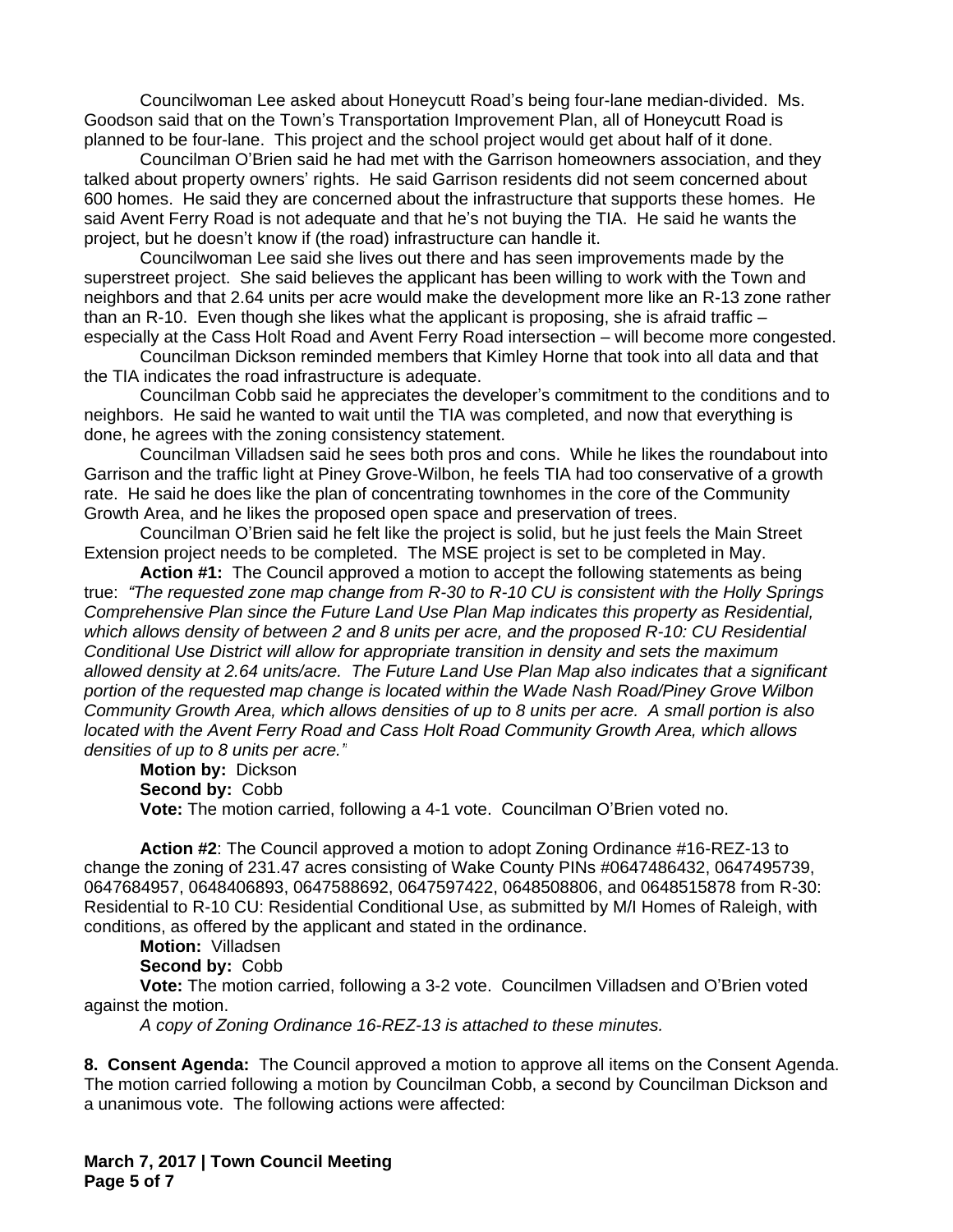8a. Minutes – The Council approved the minutes of the Council's regular meeting held Jan. 3, 2017.

8b. Resolution 17-09 – The Council *a*dopted Resolution 17-09 declaring certain personal property surplus to the needs of the town. *A copy of Resolution 17-09 is attached to these minutes.*

8c. Wake County NFPA Agreement - The Council approved to enter Wake County NFPA medical exam reimbursement agreement.

8d. 2017 Mowing NCDOT Right of Way Agreement Extension - The Council approved to extend the Town's agreement for the mowing of NCDOT right of way for the 2017 mowing season.

**7c. 16-DP-09 for Downton Square Townhomes Development Plan** – Ms. Clapp said that this case was continued from Dec. 20 to allow the applicant to respond to Town Council concerns regarding transportation and access through the project into Oak Hall. The developer has decided to not make any modification to the proposed site plan. The plan has not changed since the Dec. 20 meeting.

She said the Town received a request to build 88 townhomes on W. Holly Springs Road that would provide interconnectivity from W. Holly Springs Road to Oak Hall. Downton Square is zoned R-MF-8 and is in compliance with the development regulations for this district.

Ms. Goodsoh addressed the Council to recap the requirements. The Town has interconnectivity, widening and stub connection requirements.

She said staff has studied alternatives to address concerns raised by neighbors and Council members about accessing the development from W. Holly Springs Road and the dispersion of traffic through OakHall.

She said a slightly adjusted plan meets all the givens imposed by Town. The applicant is proposing a temporary hammerhead until the property to the west is developed then another connection for Downton Square residents who won't need connection through OakHall.

Mr. Schifano advised that if the plan has been adjusted, even slightly, then the Council should table the issue and advertise a public hearing on the new plan.

**Action:** The Council approved a motion to defer action and to schedule a public hearing to receive input on the modified development plan.

**Motion by:** Dickson **Second by:** Cobb **Vote:** Unanimous

**9a. Twelve Oaks, Phase 9 –** Ms. Parrish said that staff worked with the developer and drafted the proposed infrastructure reimbursement agreement attached. The highlights of the agreement are as follows:

- 1. Developer is oversizing a waterline to provide future capacity and will receive a reimbursement in the amount of \$26,740.
- 2. Developer is oversizing a sewer line to provide future capacity and will receive a reimbursement in the amount of \$21,983.
- 3. The developer is building a 2 lane median divided roadway on Woodscreek Road and is paying a fee-in-lieu in the amount of \$205,832 for the additional lanes for a 4 lane median divided roadway as required by the CTP.
- 4. At the west property corner along the frontage of Woodscreek there is a bridge and roadway improvements will be stopped short of getting into a roadway taper. A fee-in-lieu in the amount of \$60,855.50 will be paid.
- 5. The developer is building a full thoroughfare section along Old Holly Springs Apex Rd, except for across the independently owned piece of property (small rectangle to south of the road frontage) and for the short remainder of the Phase 9 parcel. A fee-in-lieu of \$144,285.50 is due for the unimproved section.

**Action:** The Council approved a motion to enter into an infrastructure reimbursement agreement with the developers of 12 Oaks, Phase 9.

**Motion by:** Dickson

**March 7, 2017 | Town Council Meeting Page 6 of 7**